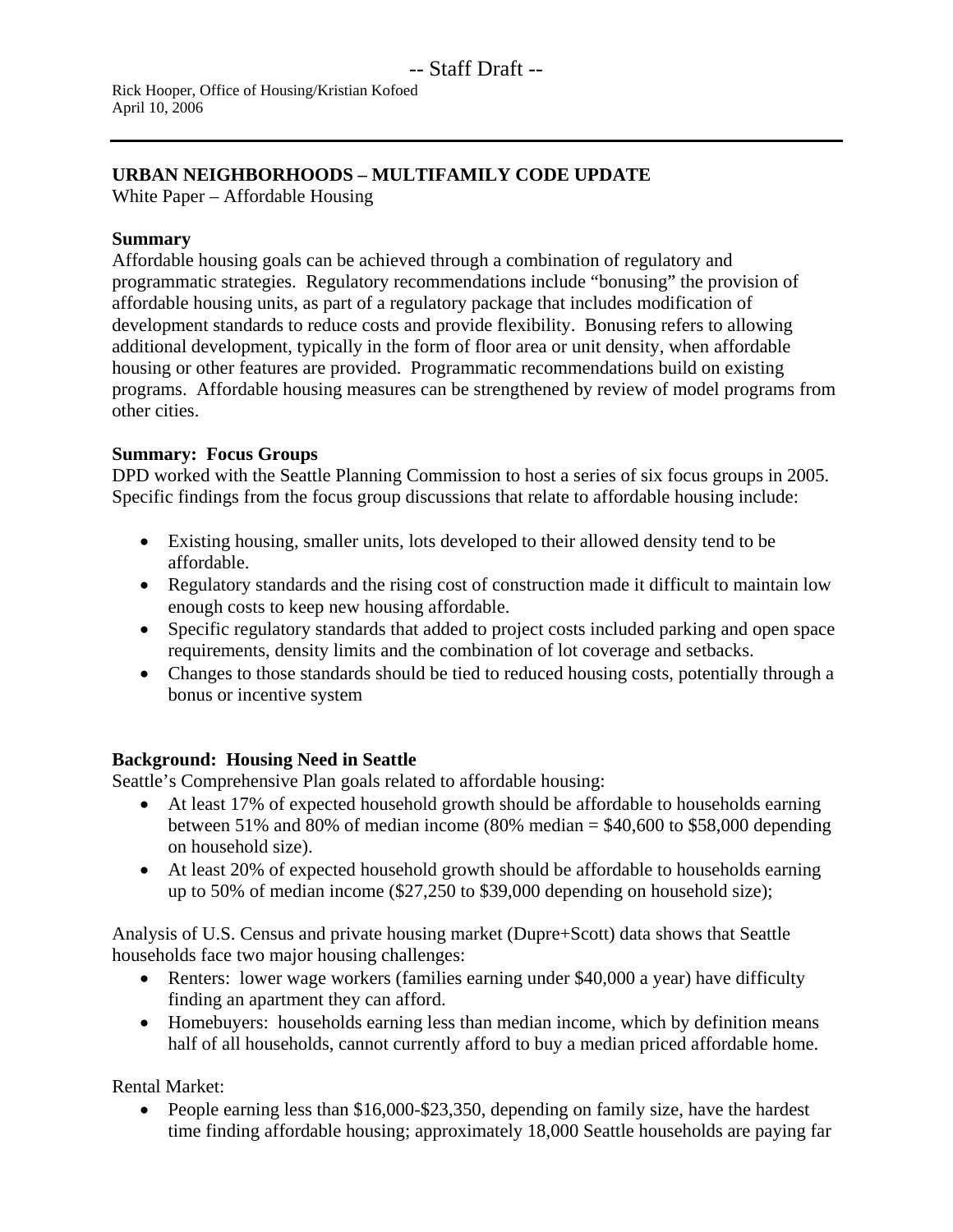more than a third of their income on rent; most are paying up to half their income on rent- --that doesn't include people who are homeless.

- Seattle needs at least 20,000 more units affordable to those with incomes below 50% of median to meet the needs of the City's current population.
- Trends suggest the need may grow: vacancy rates are dropping, job growth continues, conversions from rental units to condo are at record levels, and average rents are again increasing.

Homeownership:

- Median price for a home in Seattle is \$383,000; home prices have increased 30% since 2002, far outpacing increases in income.
- Buying a median priced home in most Seattle neighborhoods requires an annual income that exceeds \$55,000, higher than the median income for a single person household.

#### **How does Seattle currently address affordable housing needs?**

- **Housing subsidies:** providing funding for nonprofit developers (for example, the Seattle Housing Levy, approved by Seattle voters in 2002, provides funds through 2009 for rental housing production and preservation, first-time homebuyer assistance, and emergency rental assistance).
- **Homebuyer assistance:** using Levy and other funding, primarily in the form of down payment assistance, helping first-time buyers afford homes in Seattle.
- **City-owned surplus land:** using land to help facilitate development of additional affordable housing.
- **Developer incentive programs:** providing incentives for for-profit developers (for example, the Multifamily Property Tax Exemption Program, a 10 year exemption on payment of property tax on improvements in return for some affordable units in largely market rate projects.

## **How can Land Use Code changes help produce affordable housing?**

#### *(Examples from other Cities are shown in a chart at the end of this paper.)*

Additional residential building density (increased square footage, height or dwelling units) is offered in exchange agreements to keep a percentage of units in the project affordable (either lower rents or lower sale prices).

- Density bonuses are an effective incentive if the value of the bonused units exceeds the lost profit of the requested affordable units; in other cities density bonuses range from 15 to 25 percent of all units, compared to the request for affordable units, which ranges between 10 – 15% of all units or 33 to 50% of the bonus units.
- Code incentives often work best when packaged together; as described in *Preliminary Recommendations for New Multifamily Zones*, a combination of reduced minimum parking requirements, expedited permit processing, greater code flexibility and density bonuses may be an effective means of achieving affordable housing goals,
- Other options to be considered are a payment-in-lieu provision, whereby a developer can make a payment into an affordable housing fund, or encouraging building the affordable housing units into the project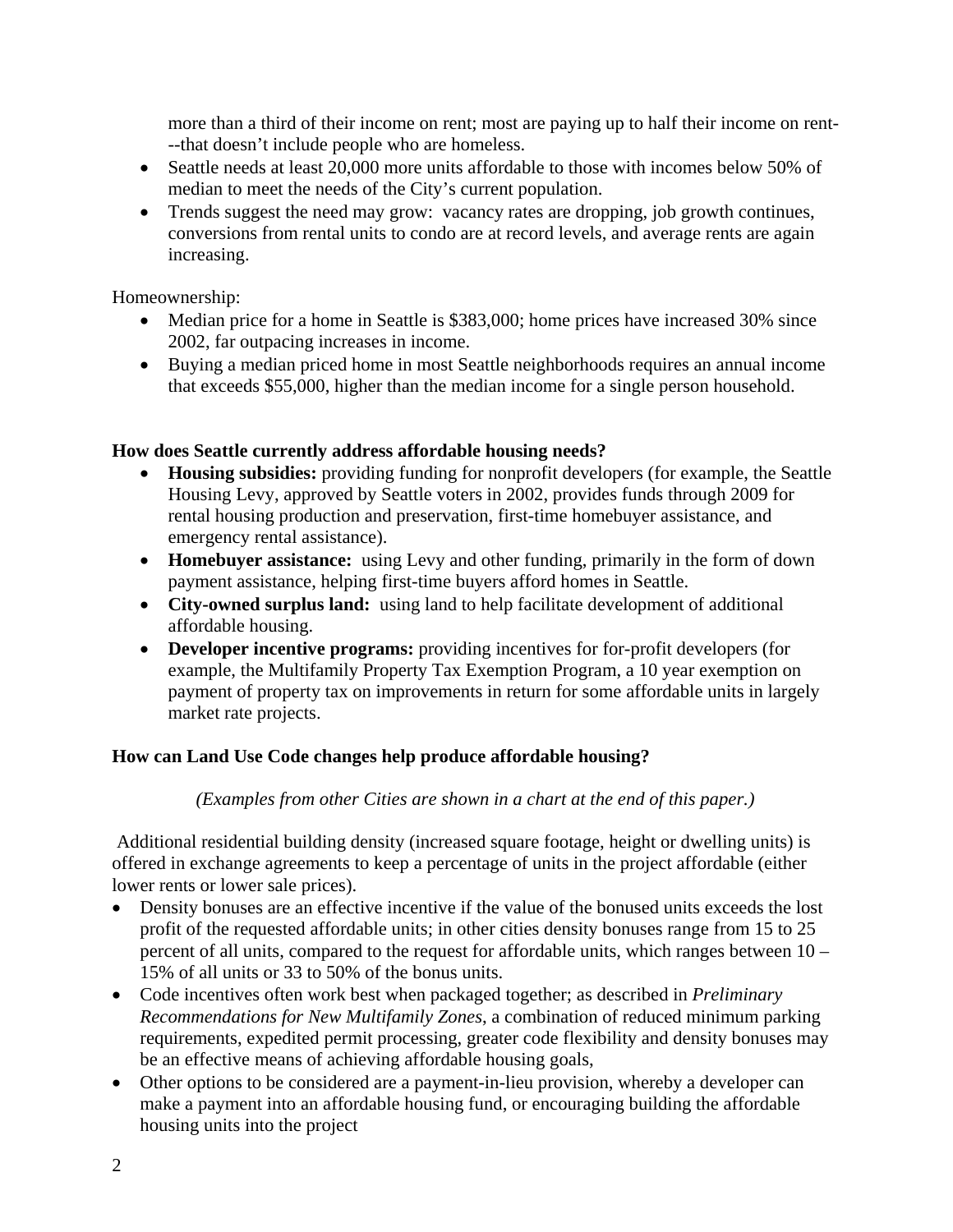• Land Use Code strategies can be supported by strengthening the City's other affordable housing programs and encouraging creation of new programs, potentially based on analysis of models from other cities :

#### **Preliminary Recommendations**

Develop an affordable housing mechanism for multifamily zones as part of the Multifamily Code Update:

- Include height or density bonuses that provide real incentives, calibrating the requested affordable units and the bonus provisions;
- Consider other mechanisms as part of a package of incentives (reduced parking, expedited permitting, removing density limits, replacing lot coverage and setback standards with a FAR-based system); and
- Analyze programs, initiatives and codes from other cities to develop programmatic, nonregulatory approaches to creating long-term, sustainable affordable housing, possibly through a speaker series or workshop where best ideas and practices from other cities can be shared locally.